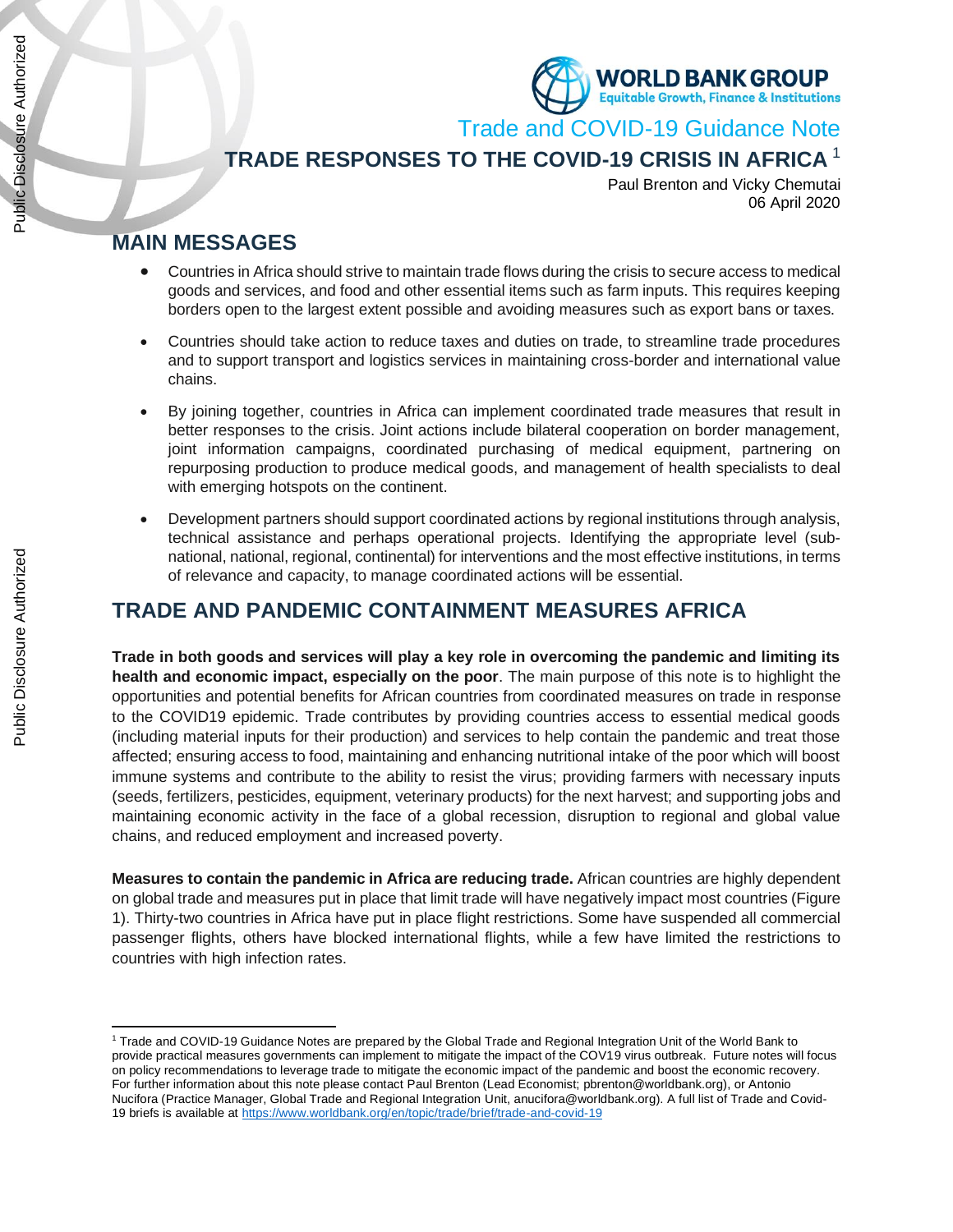

*Figure 1: Policy Instruments Affecting Trade in Goods and Services in Africa as of 29 March 2019* <sup>2</sup>



**Border closures can have drastic impacts on welfare and poverty reduction.<sup>3</sup>** Borders need to be kept open as much as possible for trade, whilst implementing effective containment measures. Small-scale cross-border trade is a major feature of many African economies, contributing to the income of about 43 percent of Africa's entire population according to some estimates. <sup>4</sup> Such trade supports livelihoods, especially for women, creates employment, and being dominated by agricultural and livestock products is an essential part of food security in many places. For example, in August 2019, Rwanda closed its border with the DRC after a second death linked to Ebola was confirmed in Goma. News of the border closure – which lasted less than a day – caused the price of fruit and vegetables to surge in border towns and provoked panic among those who cross the border to trade and work.<sup>5</sup> As of 29 March 2020, 31 African countries have closed their land borders, according to the Africa Centre for Disease Control and Prevention (Africa CDC). 6

**Export bans raise the price and limit the supply of COVID-19 related goods and food on the continent.** Experience from previous crises, such as the 2008-2011 food price crisis of 2009, clearly shows that imposing export restrictions on medical and food products will increase the international prices of these products which will impact most negatively on the poorest people.<sup>7</sup> Export bans on food also lower domestic prices which reduces the incentive to grow food crops in the next season. If the pandemic spreads in Africa in the same way as in Europe and the USA, it will result in critical hotspots that could overwhelm local health capacities. Already, some countries, such as South Africa, are more affected than others.<sup>8</sup> Dealing with

<sup>&</sup>lt;sup>2</sup> This is an indicative listing of measures from various information sources, mainly on the internet. Authors can provide a full list of sources and countries if required.

<sup>3</sup> By closing borders, countries may push small and medium-sized traders into using border crossing routes that are not managed by the authorities. This will reduce the ability to control movement of goods that have broader health issues, such as, grains with aflatoxin levels exceeding tolerances. In many of these countries, SMEs are already challenged to meet requirements for export/import due to problems with proximity to certification and government offices, long turn-arounds for testing, etc. A greater emphasis on market surveillance and even self-certification could help address this issue in the context of the COVID pandemic. <sup>4</sup> See Brenton, P and C. Soprano (2018) 'Small-Scale Cross-Border Trade in Africa: Why It Matters and How It Should Be Supported', Bridges Africa, Volume 7, Number 4

<sup>5</sup> [https://www.theguardian.com/global-development/2019/aug/01/rwanda-closes-border-with-dr-congo-over-deadly-ebola-outbreak](https://www.theguardian.com/global-development/2019/aug/01/rwanda-closes-border-with-dr-congo-over-deadly-ebola-outbreak-goma)[goma](https://www.theguardian.com/global-development/2019/aug/01/rwanda-closes-border-with-dr-congo-over-deadly-ebola-outbreak-goma)

<sup>6</sup> <https://africacdc.org/covid-19/covid-19-resources/>

<sup>&</sup>lt;sup>7</sup> The State of Agricultural Commodity Markets 2009 "What happened to world food prices and why?" <http://www.fao.org/3/i0854e/i0854e01.pdf>

<sup>&</sup>lt;sup>8</sup> Heterogeneity in country infection rates could be a function of the capacity to test. South Africa is testing more than the other countries whereas some countries are testing only those meeting very strict criteria.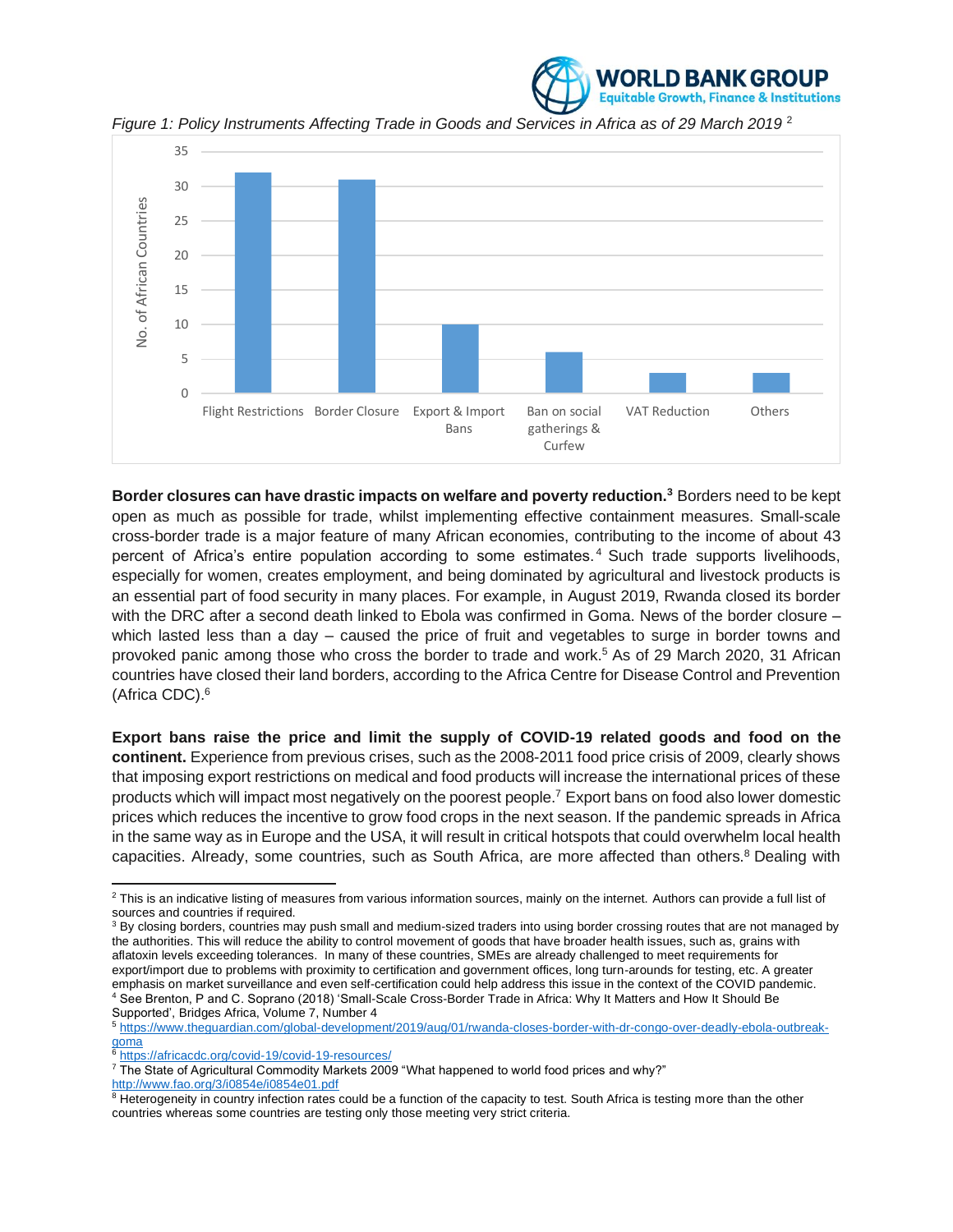

these hotpots is in the interest of all countries on the continent, to contain and control the spread of the virus. It is essential that health resources are allocated to where they are need most on the continent. In this regard, Export bans by 4 out of 55 African countries may limit the effectiveness of the continent-wide response to the crisis. For example, Egypt, Libya, Kenya, Malawi, and Morocco have blocked exports of medical masks. Egypt has also restricted exports of rubbing alcohol and Libya, sterilization tools. Export restrictions on food will also undermine the response to the crisis. Egypt has recently introduced a 3-month export ban on legumes, and yet its top export markets for beans are Algeria, Morocco, Libya and Tunisia.<sup>9</sup>

**Import bans on Chinese products are not scientifically sound and will limit the availability of certain foodstuffs and increase prices for local consumers.** Cameroon has recently instituted an import ban on fresh and frozen fish products from China causing a rise in local prices.<sup>10</sup> Egypt has banned imports of garlic, carrots and green ginger from China.<sup>11</sup> These restrictions are not justified on the basis of scientific evidence since the spread and development of the current epidemic is due to human-to-human transmission. Trade restrictions should not be implemented based on unfounded fears. As the FAO stresses, measures should be taken to maintain and not disrupt food chains otherwise the current health shock will have a considerable impact on everybody, especially on the poor and the most vulnerable.<sup>12</sup>

## **MEASURES TO LIMIT THE IMPACT ON TRADE IN AFRICA**

**Trade policy reforms can constitute a positive response to the crisis.** Limiting the negative economic and social impact will require reforms that reduce the cost and improve the availability of COVID-19 goods and services; reduce tax and administrative burdens on importers and exporters; reduce the cost of food and other products heavily consumed by the poor. These measures will reinforce macroeconomic measures introduced to respond to the COVID-19 related downturn and support the eventual economic recovery. Annex 1 provides a number of possible policy responses that governments in Africa can take to support trade during the crisis. $13$ 

**Measures to streamline trade procedures and facilitate trade at borders can contribute to the response to the crisis by expediting the movement, release, and clearance of goods, including goods in transit, and enabling exchange of services**. Reforms can be designed to reduce the need for close contact between traders, transporters and border officials to protect stakeholders and limit the spread of the virus, while maintaining essential assessments to ensure revenue, health and security. Interventions to sustain and enhance the efficiency of logistics operations are also critical in avoiding substantial disruption to distribution networks and hence to regional and global value chains. Key trade facilitation measures are summarized in Annex 1. 14

**Maintaining transport and logistics services along the main corridors will be essential for continued access to medical products, food, and other essential goods and services.** Africa has the highest number of landlocked countries in the world and they will require continued access to the regional and global economy through trade corridors and the main ports. Fortunately, most countries have a number of alternative routes to the sea across different countries. But maintaining and even enhancing transit

<sup>10</sup> [https://www.businessincameroon.com/economy/2702-10021-cameroon-ins-fears-rise-in-fish-prices-amid-ban-of-fish-imports-from](https://www.businessincameroon.com/economy/2702-10021-cameroon-ins-fears-rise-in-fish-prices-amid-ban-of-fish-imports-from-china)[china](https://www.businessincameroon.com/economy/2702-10021-cameroon-ins-fears-rise-in-fish-prices-amid-ban-of-fish-imports-from-china)

<sup>12</sup> <http://www.fao.org/2019-ncov/en/>

<sup>9</sup> <https://www.tridge.com/intelligences/common-bean/EG/export>

<sup>11</sup> [https://www.foodnavigator-asia.com/Article/2020/03/04/COVID-2019-Egypt-and-Jordan-suspend-import-of-Chinese-food](https://www.foodnavigator-asia.com/Article/2020/03/04/COVID-2019-Egypt-and-Jordan-suspend-import-of-Chinese-food-products-Saudi-and-UAE-remain-calm)[products-Saudi-and-UAE-remain-calm](https://www.foodnavigator-asia.com/Article/2020/03/04/COVID-2019-Egypt-and-Jordan-suspend-import-of-Chinese-food-products-Saudi-and-UAE-remain-calm)

<sup>&</sup>lt;sup>13</sup> For additional details, see also World Bank Group (2020) Trade and COVID-19 Guidance Notes on "Trade in Critical COVID-19 [Products"](http://documents.worldbank.org/curated/en/764011585606299529/pdf/Trade-and-COVID-19-Guidance-Note-Trade-in-Critical-Covid-19-Products.pdf) and on ["Do's and Don'ts of Trade Policy in the Response to COVID-19"](http://documents.worldbank.org/curated/en/509521585605825305/pdf/Do-s-and-Don-ts-of-Trade-Policy-in-the-Response-to-COVID-19.pdf).

<sup>14</sup> For additional details, see also World Bank Group (2020) Trade and COVID-19 Guidance Note on ["Managing Risk and Facilitating](http://documents.worldbank.org/curated/en/751981585606039541/pdf/Managing-Risk-and-Facilitating-Trade-in-the-COVID-19-Pandemic.pdf)  [Trade in the COVID-19 Pandemic"](http://documents.worldbank.org/curated/en/751981585606039541/pdf/Managing-Risk-and-Facilitating-Trade-in-the-COVID-19-Pandemic.pdf).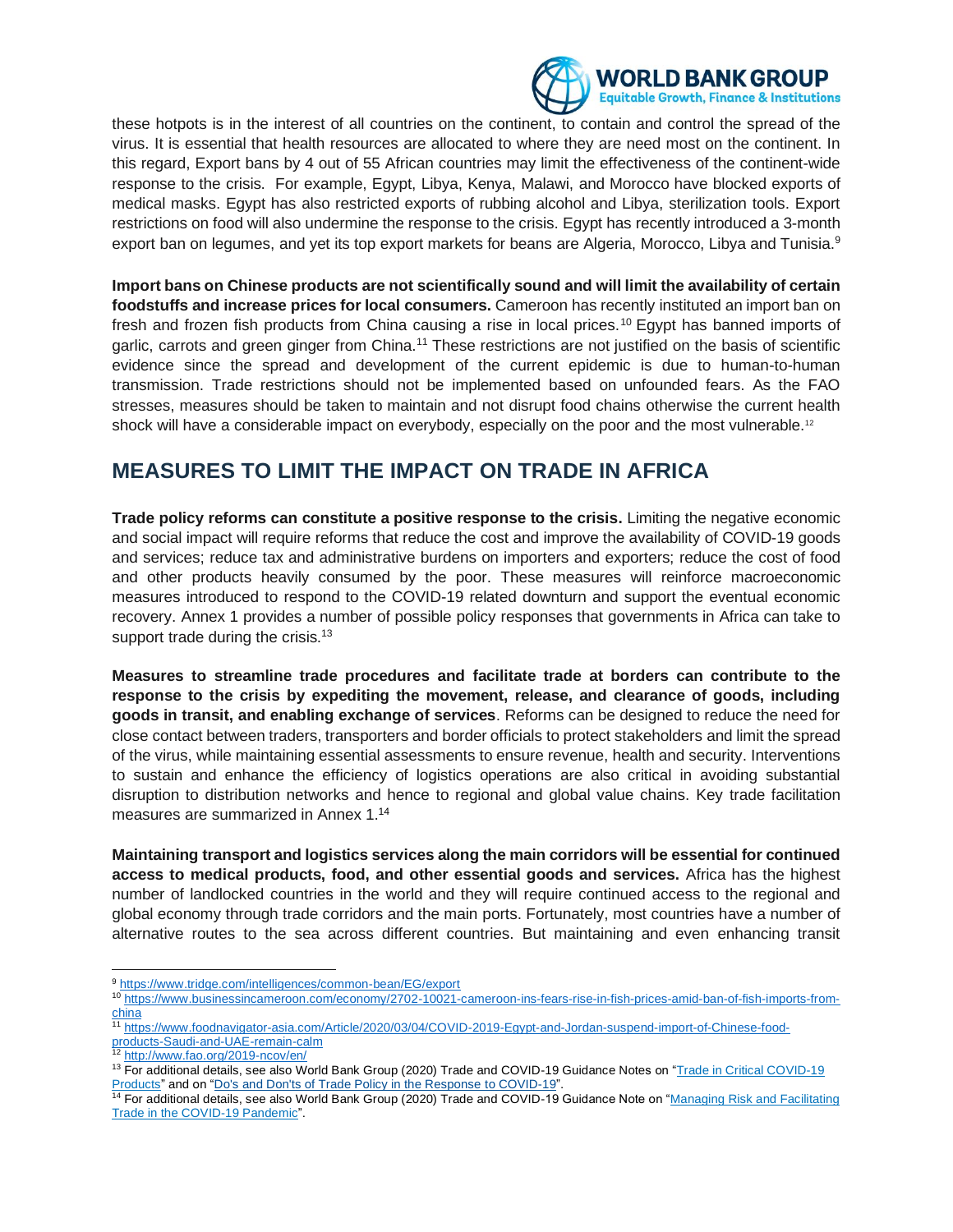

agreements, focusing on expediting the movement of COVID-19 medical goods, their inputs and food along corridors while implementing adequate health control will be required to complement trade policy reforms and trade facilitation measures. Where there is a need to implement stronger containment measures for health reasons, transport and logistics must be categorized as essential activities to keep critical supply chains up and running.<sup>15</sup> Key measures to ensure effectively functioning of logistics services are summarized in Annex 1.<sup>16</sup>

## **TRADE POLICY COORDINATION CAN ENHANCE AFRICA'S PANDEMIC RESPONSE**

**There are a range of areas where coordination on trade and COVID-19 in Africa would support a superior response relative to countries acting alone, including coordinating:** 

- *the purchase of medical supplies.* The combined purchasing power of 55 African countries or subgroups of countries would be much more effective in sourcing supplies and obtaining lower prices than countries sourcing these products individually. This would be of particular benefit for small and poor countries. This would help avoid the situation being witnessed in the United States where individual states have been making demands for supplies without any coordination at the federal level, pushing up prices and wasting resources.
- *standards and regulatory approval of COVID-19 medical products.* Verifying that products related to COVID-19 treatment meet the appropriate standards and are fit for purpose will be essential. For example, there have been cases where imported test kits have been found to be sub-standard. Countries can work together to enhance safety and speed conformity assessment and border clearance procedures through sharing information on relevant standards and on companies found to be producing products that violate relevant standards, mutual recognition of test certificates for medical equipment and coordinating deployment of scarce technical personnel required fast but effective conformity assessment.
- *mobilizing and allocating critical medical resources, both physical and human.* Outbreaks in Africa will be staggered across countries and areas within countries. Each country alone is unlikely to have enough medical personnel to deal with the surge in COVID cases. Coordination will help to prevent national health systems, especially those in the poorest countries, from being overwhelmed. Collaboration could mobilize a pool of health experts and yield an inventory of critical equipment, such as ventilators, that could be allocated to fight emerging hotspots.<sup>17</sup> For example, the EAC had about 500 East African experts who assisted in the fight against Ebola in West Africa in 2014-2016. These experts represent a unique pool of professionals from different disciplines, with experience of responding to a severe virus outbreak. Coordination could also contribute to enhancing diagnostic capacities at major research centers and leverage existing Regional Economic Community efforts on disease prevention and control such as through the network of laboratories.<sup>18</sup>

<sup>15</sup> Read more at[: https://economictimes.indiatimes.com/small-biz/sme-sector/hit-by-a-virus-and-lockdown-the-wheels-are-coming-off](https://economictimes.indiatimes.com/small-biz/sme-sector/hit-by-a-virus-and-lockdown-the-wheels-are-coming-off-the-indian-logistics-industry/articleshow/74882675.cms?utm_source=contentofinterest&utm_medium=text&utm_campaign=cppst)[the-indian-logistics-industry/articleshow/74882675.cms?utm\\_source=contentofinterest&utm\\_medium=text&utm\\_campaign=cppst](https://economictimes.indiatimes.com/small-biz/sme-sector/hit-by-a-virus-and-lockdown-the-wheels-are-coming-off-the-indian-logistics-industry/articleshow/74882675.cms?utm_source=contentofinterest&utm_medium=text&utm_campaign=cppst) <sup>16</sup> For additional details, see also World Bank Group (2020) Trade and COVID-19 Guidance Note on "Logistics and Freight Services:

Policies to Facilitate". <sup>17</sup> Measures to facilitate such an approach would include quickly issuing special visas, temporary work permits, and greater

recourse to mutual recognition of foreign qualifications and of conformity assessments of machinery such as ventilators. <sup>18</sup> For example, the EAC's Disease Prevention and Control Unit is already implementing the East African Public Health Laboratory Networking Project (EAPHLNP) which focuses on establishing a network of efficient, high quality, accessible public health laboratories for the diagnosis and surveillance of TB and other communicable diseases.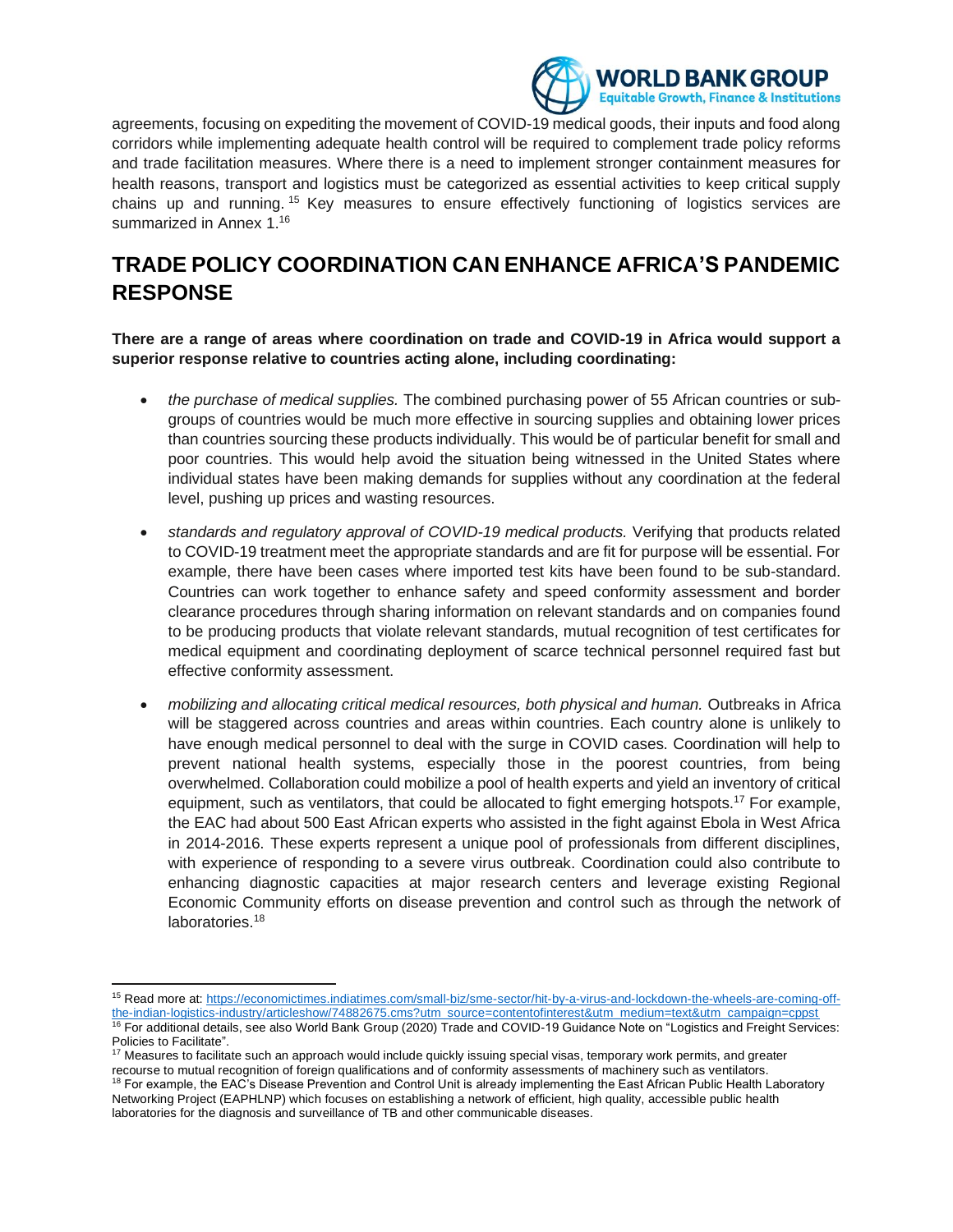

- *to identify capacity (and comparative advantages) within the region to repurpose production for COVID-19 related goods***.** Repurposing firms to produce COVID-19 medical goods can provide an essential part of the response to the crisis in the face of critical shortages of such goods. Coordination across countries could help exploit economies of scale in production and ensure that products produced can be traded freely throughout the region. Since several African countries produce some of the inputs needed to produce some of the COVID-19 items, keeping borders open for goods will be important to allow regional value chains for specific items to develop quickly.<sup>19</sup>
- *to enhance management of border crossings during the crisis*. As with the Ebola outbreak, strong coordination between governments and officials at the local level can allow for borders to remain open for trade while instituting effective measures to contain the spread of infectious diseases. Governments can share strategies and coordinate measures for border management and virus containment. For example, in the Ebola crisis the Government of Rwanda shared with counterparts in the Democratic Republic of Congo (DRC) the design of automated washing stations which allowed for much faster procurement of these mechanisms in the DRC.
- *information campaigns can reduce cost and increase effectiveness.* Raising awareness of COVID-19, dispelling myths and misinformation, and disseminating best practices to limit the spread of the disease such as regular hand washing are important activities that could be shared across countries and regions with common languages while allowing for country specificity where necessary but targeting transport corridors with truck drivers and small-scale traders.
- *establishing COVID-19 "container clinics" along Africa's transport corridors.* COVID-19 has spread through the largest nodes in the global transport network. One of the lessons from the HIV/AIDS epidemic in Africa was that it spread along the main transport corridors. In response, the World Bank and other partners designed corridor-centric interventions targeting drivers (e.g. Abidjan-Lagos Corridor Organization (ALCO) in West Africa) – including setting up container clinics – as they are prone to become critical vectors of transmission.

**Countries need to identify institutions that will be most effective, in terms of relevance and capacity, to manage coordinated actions.** For many issues related to borders and border management, coordination can be best achieved at the local and national level. But since the pandemic is having regional and continental-wide impacts, regional institutions can contribute to disease preparedness and response**.**  For example, the ECOWAS Plan of Action on Ebola established an outbreak-coordinating center that improved preparedness, response capacity, and the provision of human and financial resources.<sup>20</sup> In the past, African regional economic communities have come together to fight health disasters, for example, the coordinated response to the HIV/AIDS epidemic and to Tuberculosis in the EAC.<sup>21</sup> At the continental level, the Africa Union Commission can monitor the imposition of new trade measures, support work to coordinate efforts across regional communities where relevant. Trade liberalization under the African Continental Free Trade Area (AfCFTA)<sup>22</sup> is among many policies that could help pull countries out of recession after the pandemic is over.

<sup>&</sup>lt;sup>19</sup> Governments can further contribute through measures to support firms that adjust their production processes. For example, in Uganda, the government has waived excise duty and value added tax (VAT) on manufacturers' operations after they agreed to turn part of their liquor stock into sanitizers[. https://observer.ug/news/headlines/63989-gov-t-to-waive-taxes-for-manufacturers-to-turn](https://observer.ug/news/headlines/63989-gov-t-to-waive-taxes-for-manufacturers-to-turn-liquor-into-hand-sanitizers)[liquor-into-hand-sanitizers](https://observer.ug/news/headlines/63989-gov-t-to-waive-taxes-for-manufacturers-to-turn-liquor-into-hand-sanitizers)

[http://www.osiwa.org/ecowas\\_at\\_40/ecowas-public-health-emergencies-case-ebola/](http://www.osiwa.org/ecowas_at_40/ecowas-public-health-emergencies-case-ebola/)

<sup>&</sup>lt;sup>21</sup> Guided by the EAC Regional Integrated Multi-Sectoral HIV & AIDS Strategic Plan (2007–2012), the programme is managed by the EAC Secretariat and implemented through the National AIDS Control Councils, National AIDS and STI Control programmes and the Ministries of Health in the EAC Partner States. Additionally, the EAC developed an HIV/AIDS and TB Strategic Plan (2015- 2020) to guide the implementation of a regional response against the killer diseases[.http://tbonline.info/posts/2015/4/9/eac-states](http://tbonline.info/posts/2015/4/9/eac-states-agree-cut-hiv-tb-deaths-75/)[agree-cut-hiv-tb-deaths-75/](http://tbonline.info/posts/2015/4/9/eac-states-agree-cut-hiv-tb-deaths-75/)

 $^{22}$  The World Bank has actively been supporting Africa's regional integration efforts, including most recently through a broad programme of support under the AFCFTA.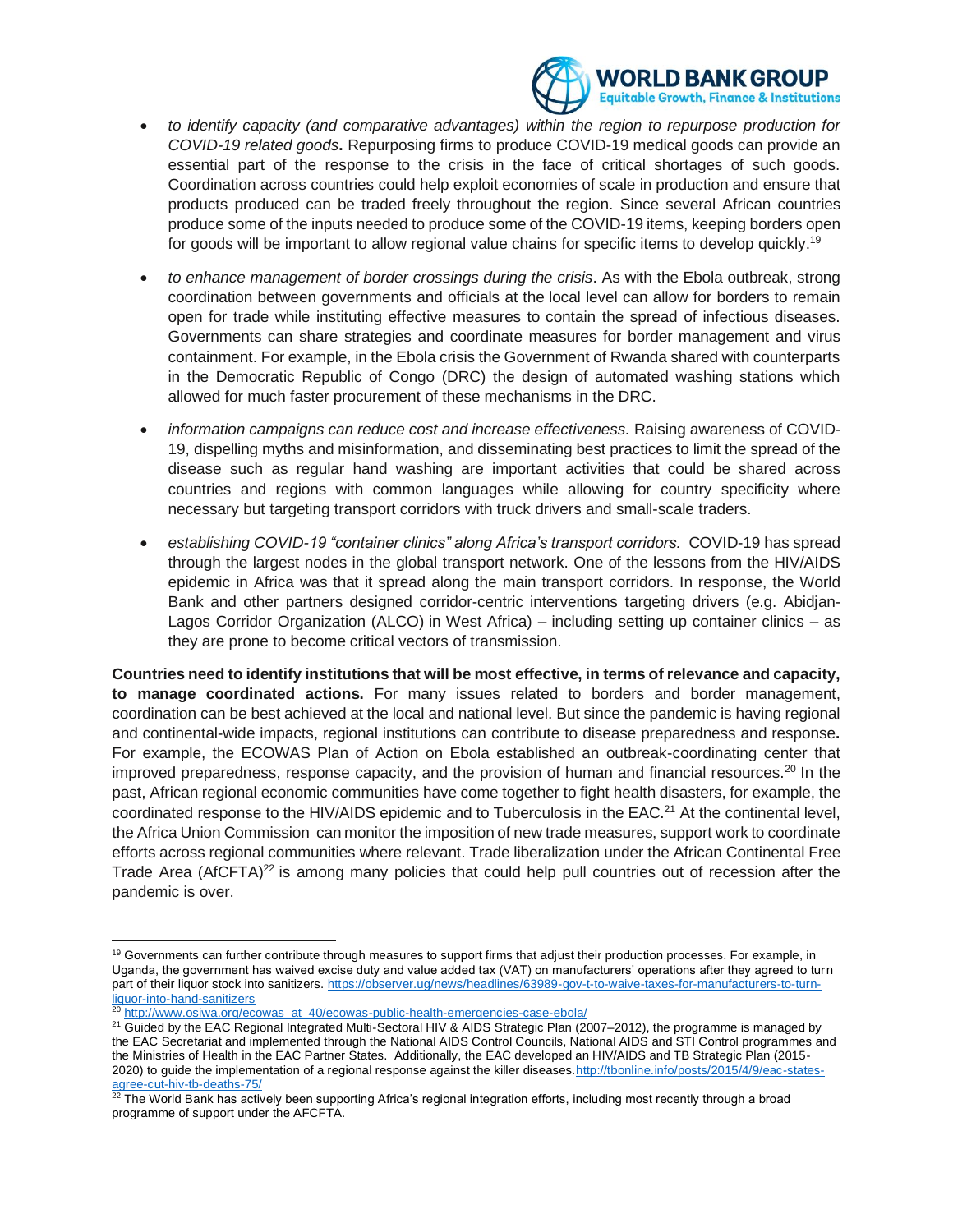

# **ANNEX 1: POSITIVE TRADE POLICY REFORMS AND TRADE FACILITATION MEASURES FOR THE COVID-19 CRISIS**

*To facilitate access to essential COVID-19 related medical goods and supplies* 

- reduce to zero import tariffs on COVID-19 related medical goods $^{23}$
- exempt from VAT imports of COVID-19 related medical services and goods
- waive withholding taxes (advance income taxes) on imports of COVID-19 related goods
- commit to refrain from imposing export bans or taxes on COVID-19 medical goods or services

*To support consumption of essential items and limit negative impacts on the poorest* 

- reduce to zero import tariffs on all food products
- waive withholding taxes on imports of food products for the duration of the crisis
- refraining from imposing export bans or taxes on critical food staples.<sup>24</sup>

*To support exporters to maintain jobs and foreign exchange earnings* 

- remove bans, quantitative restrictions and taxes on exports
- waive withholding taxes on exports
- review all export applications, licenses and permits and remove those that not required to maintain market access or to protect health, safety and security
- reimburse exporters that have lost overseas sales VAT that was paid on inputs in the expectation that it would be refunded on export

*To contribute to macroeconomic policy efforts to limit the COVID related downturn*, for the period of the crisis

- reduce to zero import tariffs on all goods and streamlining regulations affecting trade in services
- waive withholding taxes on imports of all goods and services
- allow importers to defer VAT payments

*To streamline regulatory and border procedures to facilitate access to COVID-19 related medical goods and food* 

- remove the need for applications, permits, and licenses for products that do not pose significant risk to human health, environmental safety or consumer protection. Streamline procedures for those that are required and prioritize issuance and regulatory approval of imports of covid-19 related medical goods and food
- recognize certificates or systems of conformity for medical equipment, essential food items and farming inputs from accredited agencies in countries with similar or higher standards
- implement risk management to allow low-risk critical supplies to quickly pass clearance controls
- support increased internal and external border agency collaboration. For example, customs and agencies responsible for Sanitary and Phytosanitary (SPS) standards should work together to expedite clearance for essential medical goods, food products and farming inputs
- enhance business continuity through greater use of ICT, flexible working schedules, longer border opening hours, expanded access to telephone and online enquiry points; all of which can increase efficiency and limit the physical presence and interaction of logistics workers and officials at facilities and border crossing points
- raise the threshold for application of simplified trade regimes to encourage small-scale traders to consolidate

*To ensure effectively functioning trucking and logistics services and minimal supply chain disruption*

- maintain transit rights and expedite transit of medical goods, food and other essential items
- ensure no additional taxes and fees are imposed on transit traffic and reduce existing duties where possible on COVID-19 medical goods and food.

<sup>&</sup>lt;sup>23</sup> The Government of Ethiopia, for example, has exempted from tax the importation of materials and equipment used in the "prevention and containment of #COVID-19".

 $24$  If export restrictions must be used, then they should be targeted, proportionate, transparent, and temporary and ensure that they do not create unnecessary barriers to trade or disruption to global supply chains, and are consistent with WTO rules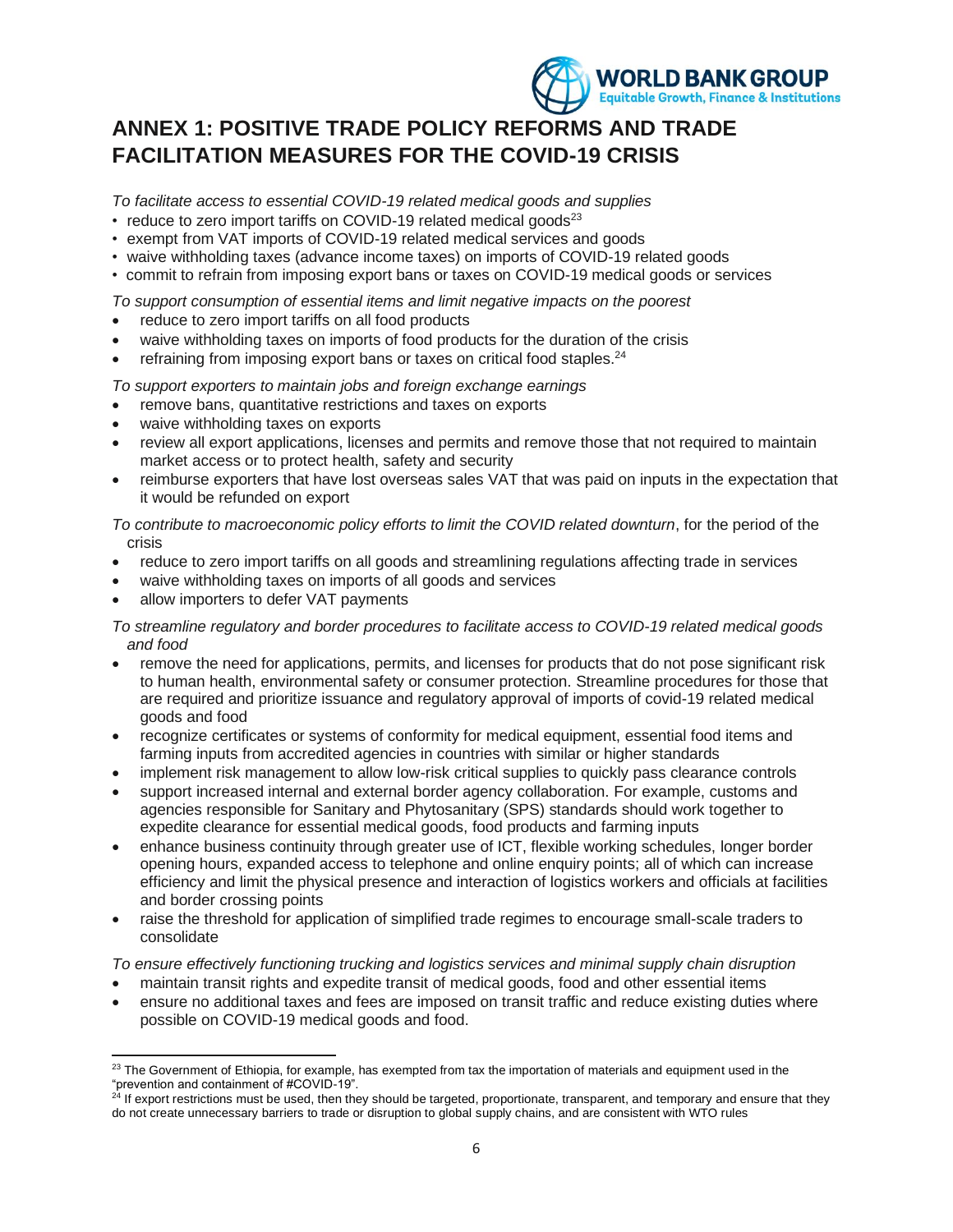

• limit impacts on the main trade corridors and set up COVID19 "container clinics" at key nodes in the network to reduce contamination and spread.